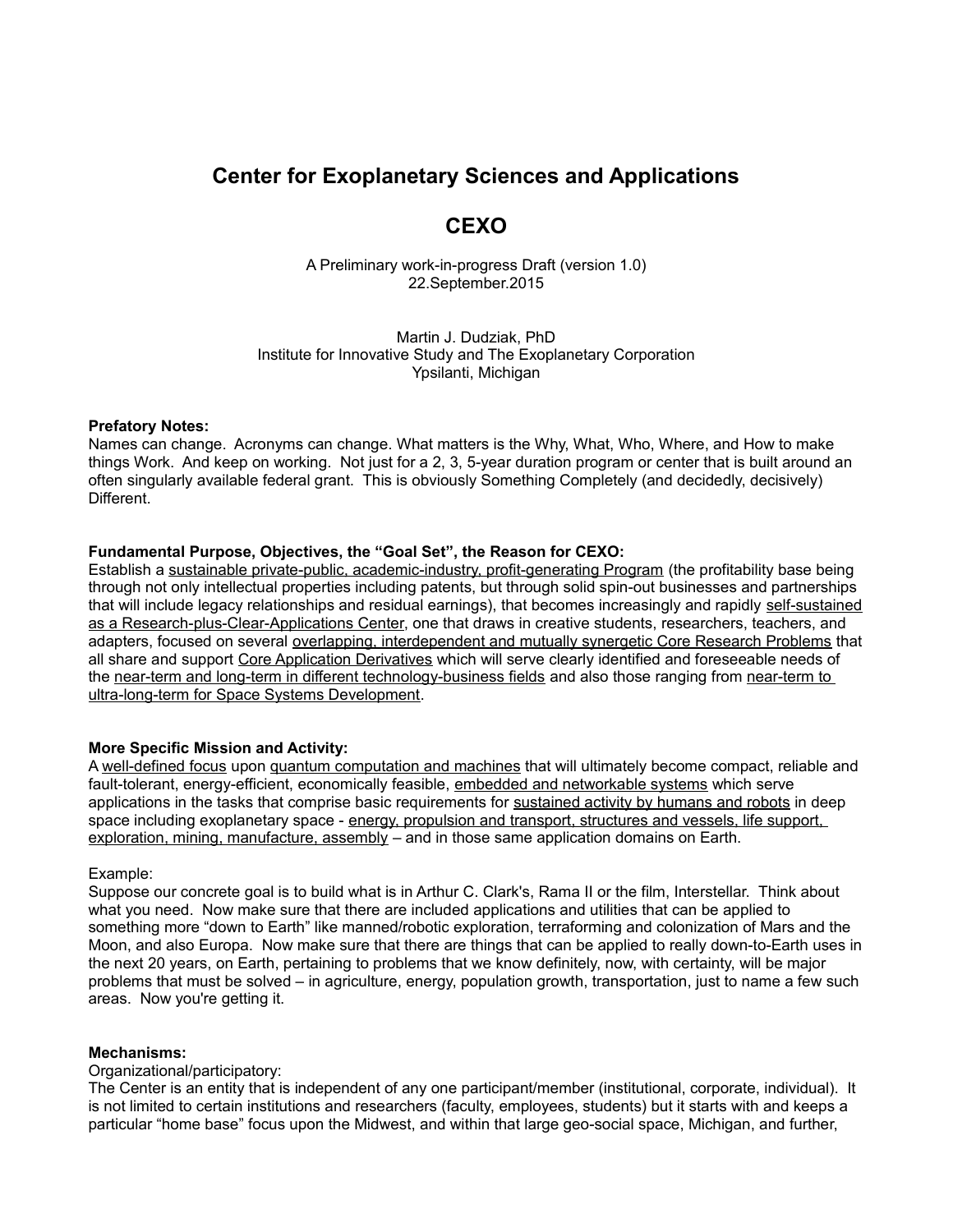within that, Southeast Michigan. But CEXO is not closed to people, groups, projects, institutions, participation in general, from outside the Ann Arbor – Ypsilanti – Detroit Corridor. CEXO will grow, methodically, intelligently, drawing in and inviting those who fit into its Mission.

Is it non-profit, corporate, a foundation, etc? Wrong question. It is a Center that has some formal structure that suits the long-term goals and the agreements of the founding participants. It covers all the facets of what can come from the results of the research, engineering, teaching, and dealing. As a not-for-profit center it is as all such entities ought to be – profitable. As a for-profit venture generator, it is as all such entities ought to be – profit-focused.

What institution is in charge and responsible and controlling things? Also the wrong question. The Center is running itself but answering to all its participants, members, sponsors, supporters, investors, mentors. It does not belong to any one institution and no one institution is burdened with something new, heavy, cumbersome for its infrastructure and its budget.

Details will work themselves out when a few Individuals bring their institutions into the picture sufficiently so that the sponsors and interested parties with the ready Financial Support can then direct and define how things should be best configured for the interests of those making this possible and sustaining it in the years and decades to come.

## **Activity process:**

The Center has a lean-mean core team that identifies, reviews, solicits, and guides the processes of aiding research projects and the collaborative engagement of different STEM people who work together on such projects. This team is charged with the project lifecycle management process that involves identifying and also cultivating sponsorship, support, funding of all sorts and types, from private as well as public sectors. This team is also charged with the project intellectual property and commercialization management process. This team involves people who are engaged in the different projects, and also specialists in the project development, management, and financial specialties, but all team members are also in different manners involved in parts of the actual STEM research and development. This way, all members within the Center are making contributions and gaining understanding and being creative and useful contributors to the overall efforts and activities.

All of the projects should be in some fashion symbiotic, synergetic with one another. They should produce things that also benefit each other and the global general targets and goals which can be (re)stated here as being STEM work that has application to:

(1) space-based (exploration, discovery, commercialization, manufacturing, colonization, travel), and yes, within as well as outside the solar system, but definitely including in the long-term objectives that of distant exoplanetary activities. Yes, that means necessarily trans-generational, multi-generational, and ultra-long-term, and

(2) earth-based, near-term, present-term challenges and needs which can be in any one or (preferably) several fields, such as: agriculture, aerospace, coatings, textiles, structural materials, semiconductors, transportation, computing, life sciences, civil engineering, power generation and storage, and more.

#### Examples pertinent to the above remarks:

Graphene, carbon nanofibers, composites of many types and genres, astrophysics and cosmology, quantum relativity, quantum biology, quantum computing, (ok, quantum-almost-anything), the mathematics to make better sense and completion for much of the former, improvements in optics and photonics, modeling of seismic and meteorological processes on other astronomical bodies (in our home solar system and on exoplanets), cryogenics, bio-cryogenics and life suspension, synthetic biology, genetics, embryology, agriculture, fusion, multiple propulsion technologies, and this list can go on further, certainly.

#### **Summary answers to one word questions:**

Why?

The human species needs to be developing Space, not forgetting about it or doing it half-heartedly, nor following the "same-old" approaches and methods, which is what we are still doing now and that includes several new forprofit private-sector space ventures. (For instance, rockets launched the way they still are from Earth are not the way of the future.)